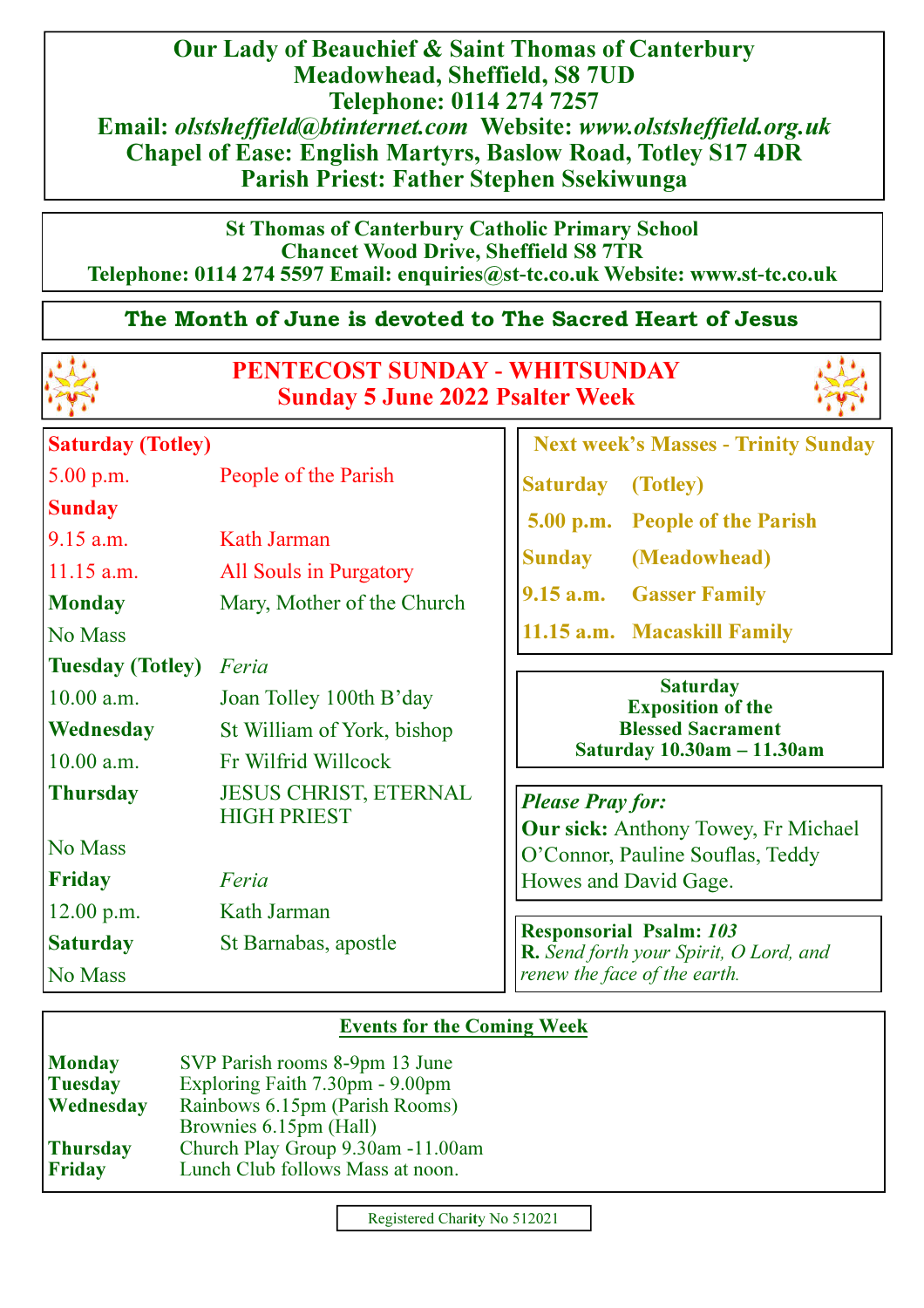#### I Vow To Thee My Country Music by Gustav Holst

- 1. I vow to thee my country, all earthly things above. Entire and whole and perfect, the service of my love: The love that asks no question, the love that stands the test. That lays upon the altar the dearest and the best; The love that never falters, the love that pays the price, the love that makes undaunted the final sacrifice.
- 2. And there's another country, I've heard of long ago, most dear to them that love her. most great to them that know: We may not count her armies, we may not see her King; Her fortress a faithful heart , her pride is suffering: And soul by soul and silently her shining bounds increase, and her ways are ways of gentleness and all her paths are peace.

Jerusalem Words by Blake; Music by Parry

- 1. And did those feet in ancient time. Walk upon England's mountains green: And was the holy Lamb of God, On England's pleasant pastures seen! And did the Countenance Divine, Shine forth upon our clouded hills? And was Jerusalem builded here, Among these dark Satanic Mills?
- 2. Bring me my Bow of burning gold; Bring me my Arrows of desire: Bring me my Spear: O clouds unfold! Bring me my Chariot of fire! I will not cease from Mental Fight, Nor shall my Sword sleep in my hand: Till we have built Jerusalem, In England's green & pleasant Land.

## PRAYER FOR THE QUEEN

Priest: O Lord, save Elizabeth, our Oueen. All: And hear us on the day we call upon you.

Priest: O Lord, hear my prayer. All: And let my cry come before you.

Priest: The Lord be with you. All: And with your spirit.

All: Almighty God, we pray, that your servant Elizabeth, our Queen, who, by your providence has received the governance of this realm, may continue to grow in every virtue, that, imbued with your heavenly grace, she may be preserved from all that is harmful and evil and, being blessed with your favour may, with the royal family, come at last into your presence, through Christ, who is the way, the truth and the life and who lives and reigns with you in the unity of the Holy Spirit, God, for ever and ever. Amen

World Communications Day raised £88.77. Thank you.

CAFOD Online events: Tuesday, 7 June 7-8:30pm Encounter and Listening: A Synodal Journey with CAFOD. Friday, 10 June 12:30-1:30pm 60th Anniversary of CAFOD Mass Details at https://cafod.org.uk/Volunteer/ Online-talks

Domestic Abuse and Sexual Violence Awareness courses are available. Please see the notice at the back of church for further details.

Lunch Club has restarted and going well but there's still room for more members! If you, or anyone you know who would like to come please contact Kath Young (01142375102).

If you would like to receive the newsletter by email each week, please contact the office with your email your address.



Synodal journey: next steps. Would your parish or group like to spend some time on retreat together, reflecting on the synod responses from the parish and discerning the way ahead? Here are two opportunities available:

1. An away retreat. Loreto Spirituality Centre Llandudno will host a "Synodal journey: Next Steps retreat" from August 4-7. If a group from your parish are interested in going away together for a few days (one to four days available) please get in touch. Closing date

for booking is Monday 30 May 2022 in order to secure a place at the retreat house. 2. A retreat in daily life. If your parish would prefer to meet weekly for 6 weeks for an hour and a half each week, to reflect and discern your next steps, either in person or online, and would like support with this (materials, facilitators, check-ins), do get in touch at formationandmission@hallam-diocese.com

If you notice anything on or around the church premises which has the potential to cause harm, please let the parish secretary know (preferably in writing) so that appropriate action can be taken promptly.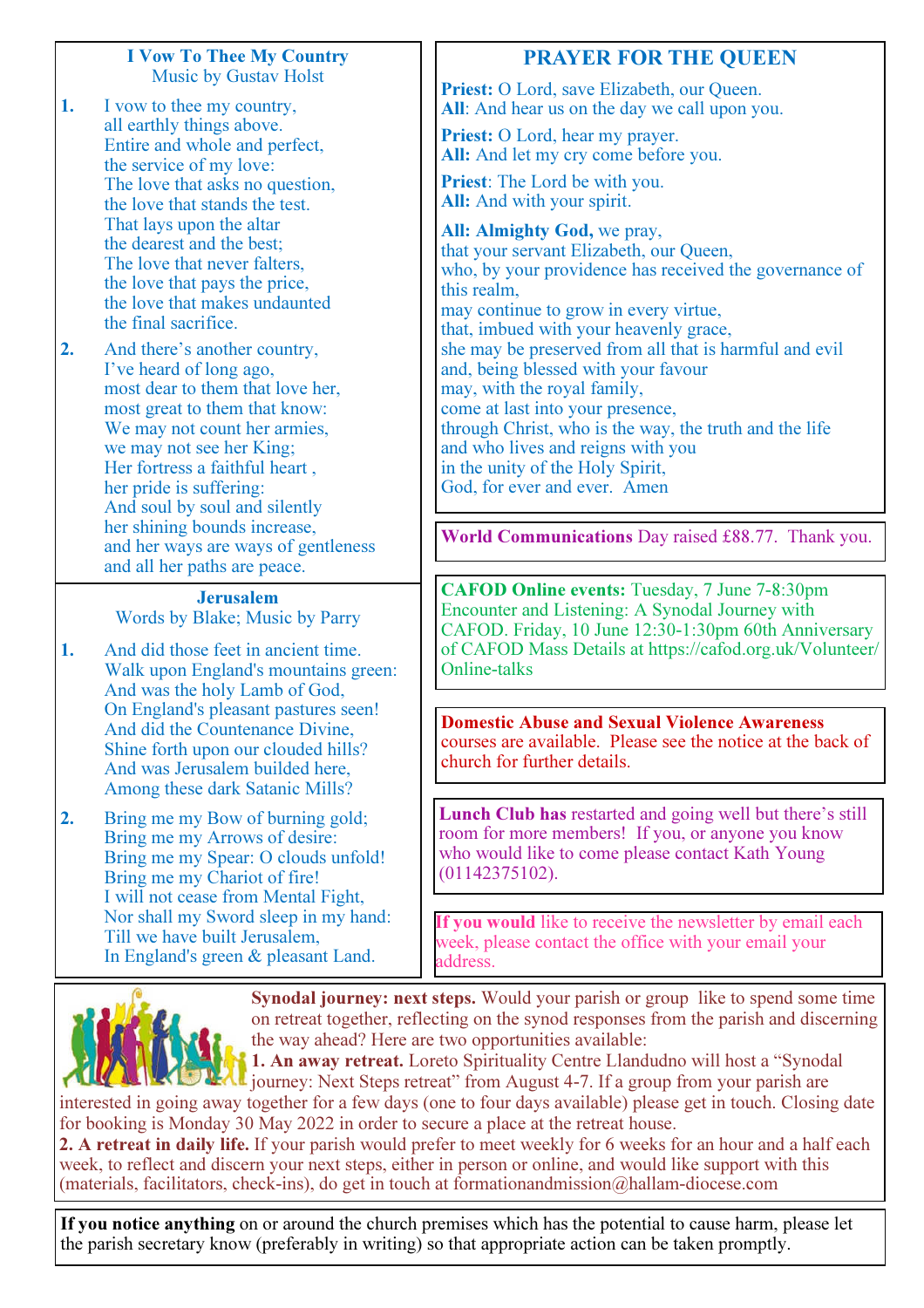#### CARITAS **-** British Sign Language Service

As part of our growing provision, Caritas Hallam is looking to create a database of parishioners who are willing and able to provide BSL services to the Diocese of Hallam on an ad hoc basis. This might be for example at a marriage service where BSL would be a welcome enhancement to the service or it might be as a request from a Parish Priest for a BSL signed Mass. If you are a parishioner that would be willing and able to provide BSL service, please get in touch with Caritas Hallam for more details on 0114 256 6407 or email gshaw@hallam- diocese.com



The paradox of abundance Over 800 million people go hungry each day. Yet the world produces over 4 billion tonnes of food and we only need 3.7 billion tonnes to feed everyone. From all this food produced, a third is wasted. St John Paul II called this 'the paradox of abundance.' Clearly the current global food system is not working. But as Pope Francis said, "Each of us has a role to play in transforming food systems for the benefit of people and the planet." Let's respond to his call! CAFOD's new campaign is called Fix the Food System. See www.cafod.org.uk/food for more information, including an invitation for parish groups to learn about the impact of our food with our Fix the Food System: a 7-station journey resource.

Pilgrim Walk to join Diocesan Pilgrim Mass at Padley on July 10th - starting from English Martyrs Carpark Totley at 11am (Walk approx 3 hours) David & Anne-Marie Fletcher, parishioners at English Martyrs Totley are inviting anyone who wishes to join them in a 6 mile walk (approx 3 hours) from English Martyrs Church Carpark S174DF through Totley Bents & across Blackamoor descending to Padley Gorge & finishing at Padley at approx 2pm. Wear walking boots as terrain is good but not smooth & bring waterproofs just in case- bring water & pack up lunch. The walk is not suitable for those with walking difficulties. We aim to be at Padley Chapel with plenty of time to rest before the 3pm procession from Grindleford Station & 3.30pm outdoor Mass. There are toilets at English Martyrs Church, Fox House, Longshaw Cafe & Grindleford Cafe at points along the way. David & Anne-Marie aim to return by foot, though there is the option of a train from Grindleford station at 17.14 arriving at Dore/Totley station at 17.34 ( trains hourly). If you would like to join us or find out more then email Anne-Marie : amfletcher2800@gmail.com or simply turn up ready to set off at 11am on July 10th.

Please note normal trains from Grindleford are disrupted during July.

Our Parish Outreach needs new members please! The next meeting will be 7.30pm Monday 13th June. All welcome. Please contact david.angela.wood@gmail.com for the Zoom link. Thank you.

1st Sunday collections: Thank you for your support today for Give to Live and St Wilfrid's.

Bins **-** There are a few issues concerning the bins for the parish rooms. Firstly, they are being over-filled and being used incorrectly. It is important that the correct rubbish is put in the correct bin. Other bins SHOULD NOT be used when one is full. Excess rubbish must be taken home and disposed of and NOT be left by the bins. If bins are and overfilled the bin men will not empty them. Secondly **-** The bins need to be put out each Monday evening and we would like a team of people who can

take it in turn to put them out and generally keep the bin area clean. If you can help please contact Liz Mason at the presbytery. Thank you!